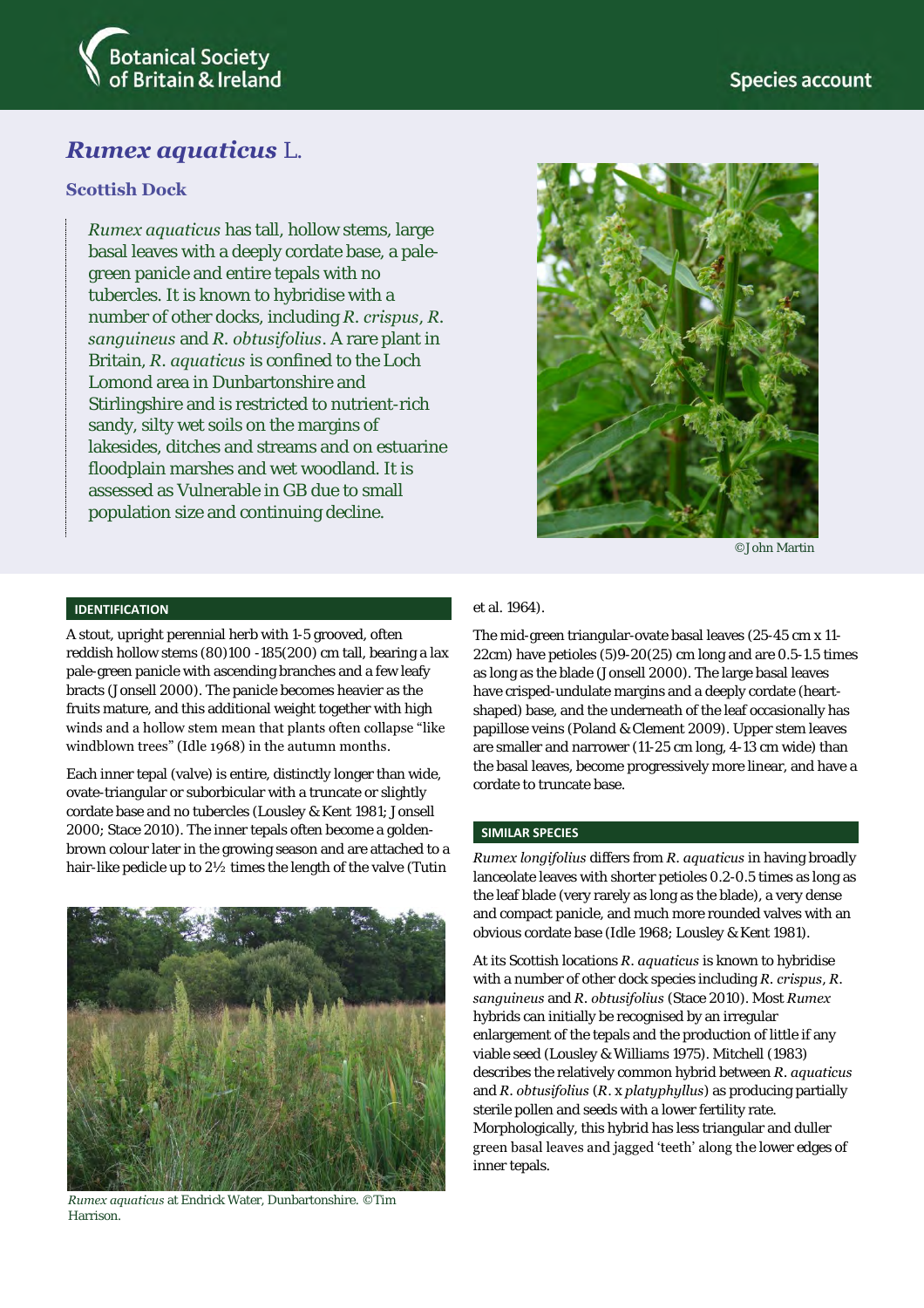# *Rumex aquaticus* L.

#### **HABITATS**

A 'waterside' plant of nutrient-rich, sandy, silty wet soils. In Britain, habitat is restricted to lakesides, the margins of ditches and streams, and on the estuarine floodplain in marshes, wet fields, and damp woodland such as alder swamps (Idle 1968; Preston & Croft 1997; Akeroyd 2002). It is most frequently associated with tall emergent vegetation with *Carex vesicaria*, *Fillipendula ulmaria*, *Phalaris arundinacea* and *Sparganium erectum* (Preston & Croft 1997).

Across its global range*, R. aquaticus* is found in similar habitats to Britain and is also present in brackish sea-shore meadows with associates including *Calamagrostis neglecta*, *Matricaria maritima* and *Primula finmarchia* (Nordhagen 1954).

#### **BIOGEOGRAPHY**

*R. aquaticus* was discovered new to Britain by R. Mackechnie in 1935 (Lousley 1939) and is currently known from a very small number of locations in Dunbartonshire and Stirlingshire around the shore of Loch Lomond and the flood plain of Endrick Water.

It is a Circumpolar Boreo-temperate species that is present across central, northern and eastern Europe from eastern France eastwards to northern Mongolia and northern regions of China, Kamchatka and Japan southwards to the Balkans, the Caucasus, the Altai and Kyrgyzstan. It has its northern range limit in Norway. *R. aquaticus* is extinct in Belgium and



Distribution of *Rumex aquaticus* in Great Britain and Ireland.

#### the Netherlands.

There are at least two closely related taxa that occur outside of this global range. *R. fenestratus* is present in North America and Eastern Siberia (Jonsell 2000), and *R. aquaticiformis* is found in Patagonia (Preston & Croft 1997).

#### **ECOLOGY**

A long-lived rhizomatous perennial hemicryptophyte or helophyte of periodically wet, eutrophic soils, flowering from mid-late summer. Each year plants produce multiple shoots from a horizontal rootstock and are capable of persisting at locations that experience a drawdown of water in the summer months, provided that the main tap root is able to reach below the water table (Hull & Nicholl 1982).

*R. aquaticus* is thought to be wind pollinated, with seed viability at least 89% in the largest British population (Preston & Croft 1997). Seeds require moist bare ground for germination, but do not germinate and establish in submerged conditions (Liu et al. 2005). It is not known how long viable seeds persist in the soil, but other dock species have been shown to have a persistent (>5 years) seed bank and the British population is known from an area previously drained for agriculture.

*R. aquaticus* freely hybridises with *R. obtusifolius*, with many of the hybrids recorded from drier ground more suited to *R. obtusifolius*. Investigations concerning hybridisation between the two species found that there was no significant barrier to gene flow between the two species (Hull & Nicholl 1982), and although the possibility of one genotype eventually replacing the other exists, this process would be substantially slowed down due to different eco-hydrological tolerances, the perennial life-form and regenerative strategy of both species, and the lower fertility rate of the hybrid when compared with the freely fruiting *R. aquaticus* (Mitchell 1983).

### **THREATS**

As discussed above, introgression may eventually lead to *R. aquaticus* being replaced in Britain by *R*. x *platyphyllus*. More immediate and manageable threats include substantial and prolonged changes to hydrology (e.g. drainage), cessation of grazing and the application of herbicides.

#### **MANAGEMENT**

Plants are robust and require little active management, save for the maintenance of suitable hydrological conditions and the continuation of a traditional grazing regime, ideally using cattle, in order to maintain biologically diverse conditions and providing small areas of poached/bare ground to present opportunities for seed germination and establishment.